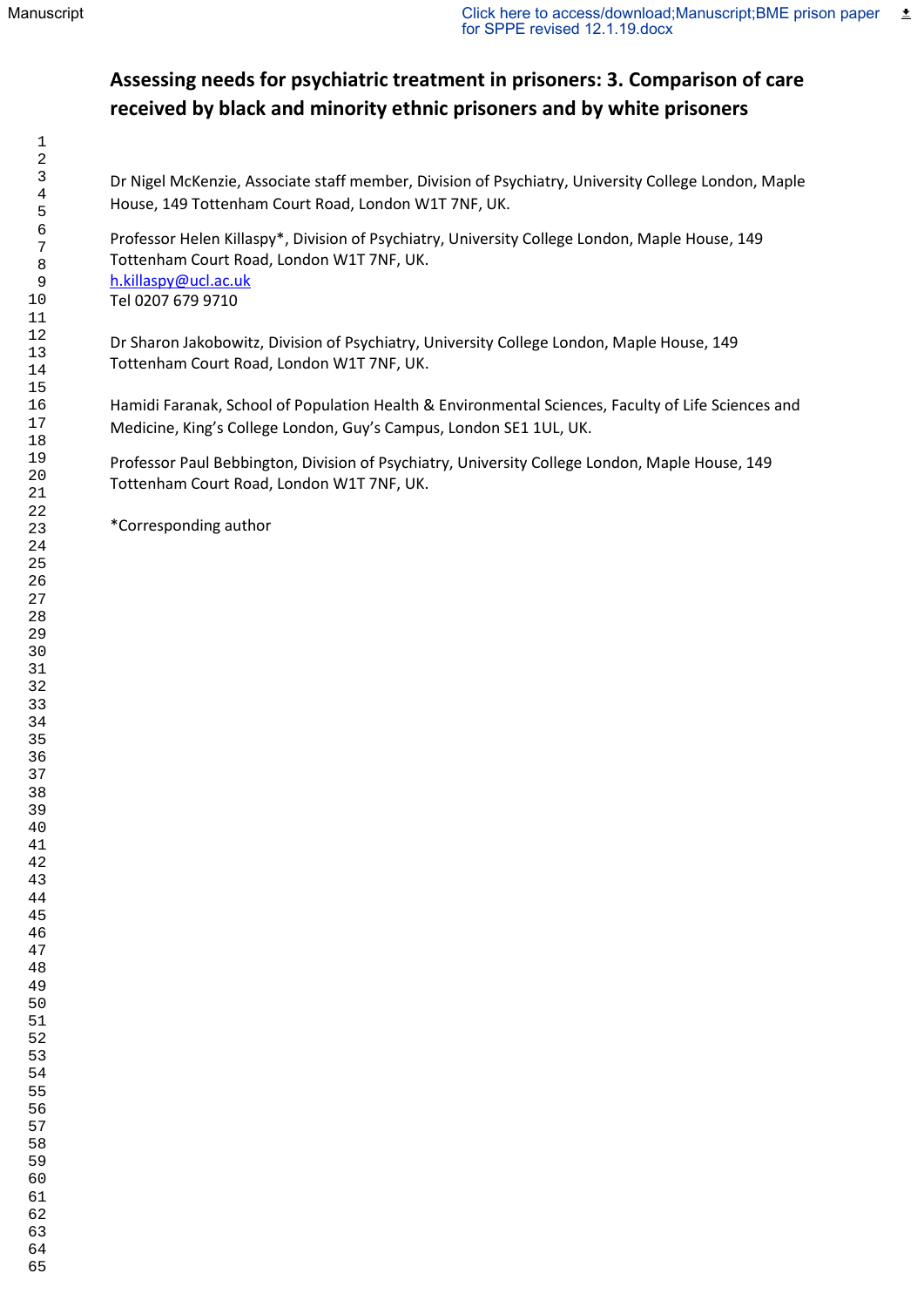## **Abstract**

#### *Purpose*

To investigate to what extent mental health treatment needs are met in white and BME (black and minority ethnic) prisoners.

## *Methods*

Treatment needs of a random sample of male (n=197) and female (n=171) prisoners were assessed with standardised instruments. Interventions provided were confirmed through face-to-face interviews and case note review.

## *Results*

BME prisoners comprised 44% of participants. Treatment for depression, personality disorder and alcohol abuse was more often needed by White than BME prisoners. Needs were more frequently met in White than BME prisoners (48.5% vs 38.2%; p<0.05), largely due to delivery of psychological treatments.

#### *Conclusions*

BME prisoners had fewer of their mental health needs met.

## **Keywords**

Mental disorder, Prisoners, Treatment needs, Ethnic differences

## **Word count** 1348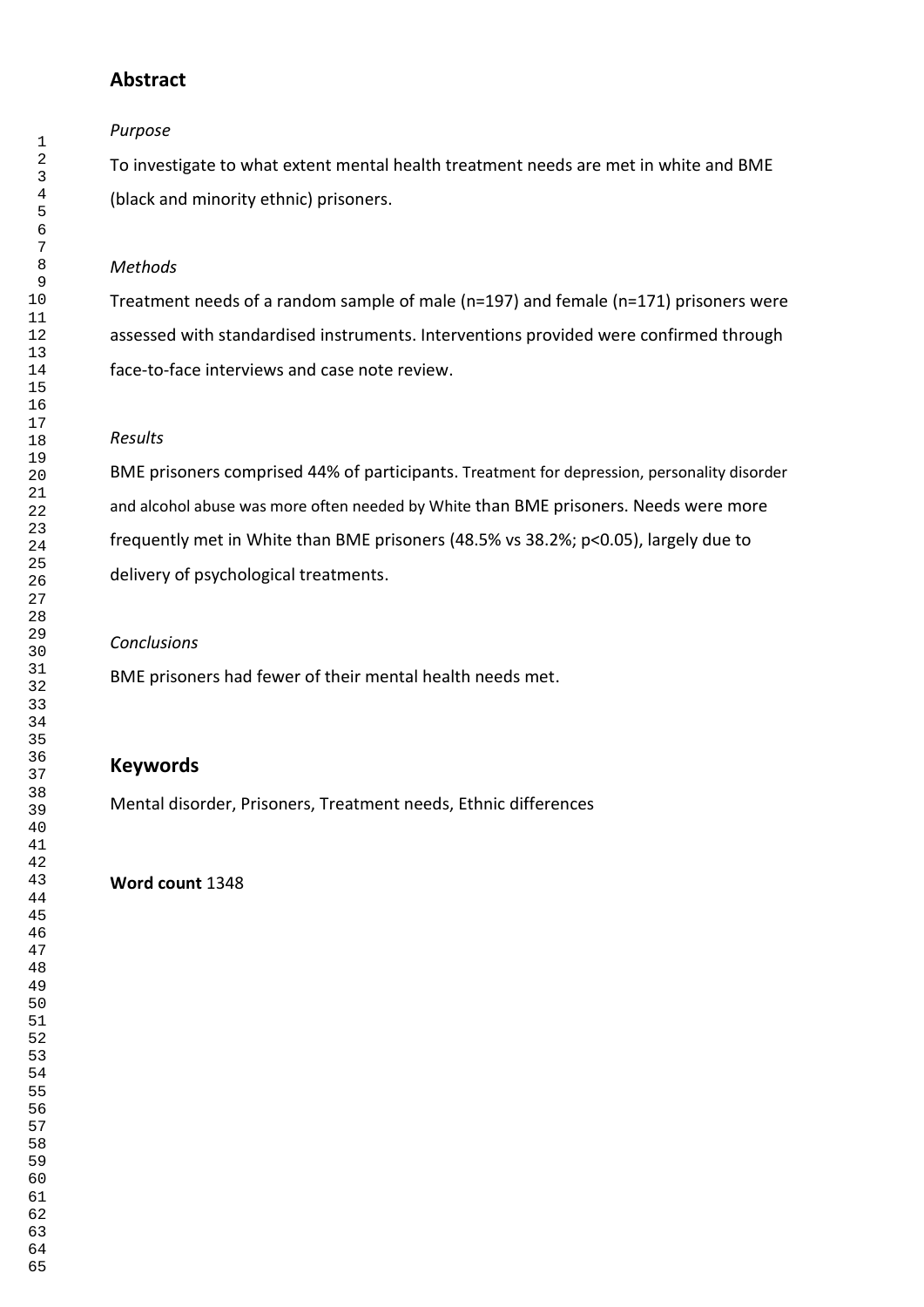#### **Introduction**

Over twenty years ago the British National Survey of Psychiatric Morbidity among Prisoners (1997) [1] documented extremely high rates of psychiatric disorder and poor availability of psychiatric treatment in prisoners. Prisoners often asked for help with their problems, but such requests were rejected twice as often in prison as in the period immediately beforehand, indicating that prison-based mental health services were performing poorly. Provisions for rectifying this were established in the late 1990s, based on the principle of equity: prisoners should receive the same level of mental health care in prisons as they would in the community. To facilitate this, the National Health Service took over responsibility for prison health care services in 2006.

Following these changes, we carried out a psychiatric survey in a representative sample of prisoners in a male and a female prison in London (Pentonville and Holloway), and confirmed persistently high rates of psychiatric disorder and comorbidity; 70% of prisoners had two or more disorders and 11.7% had at least five [2]. We also made a structured assessment of their mental health treatment needs, and of the extent to which they had been met. While over 80% of female and 70% of male prisoners were identified as needing treatment for a psychiatric condition, around half these needs were unmet [3]. Equity requires that prisoners should have equal access to care regardless of their ethnicity [4]. Identifying, understanding, and reducing disparities in care is of great importance in developing equitable mental health services. Evidence from general population surveys shows people from black and minority ethnic (BME) groups are disadvantaged relative to their white peers in accessing mental health care, and this has driven service changes [5,6]. However it is not clear whether these ethnic disparities in care are also seen in prisoners [7,8,9]. We here present our findings for treatment needs and how far these needs are met for black and minority ethnic prisoners compared to white prisoners.

#### **Method**

Male remand, female remand, male sentenced, and female sentenced prisoners were randomly sampled in equal numbers. The sequential sampling procedure and its rationale are detailed elsewhere [2], along with the **seven** instruments for identifying psychiatric disorder. Only one included a screening component (to identify possible psychosis). The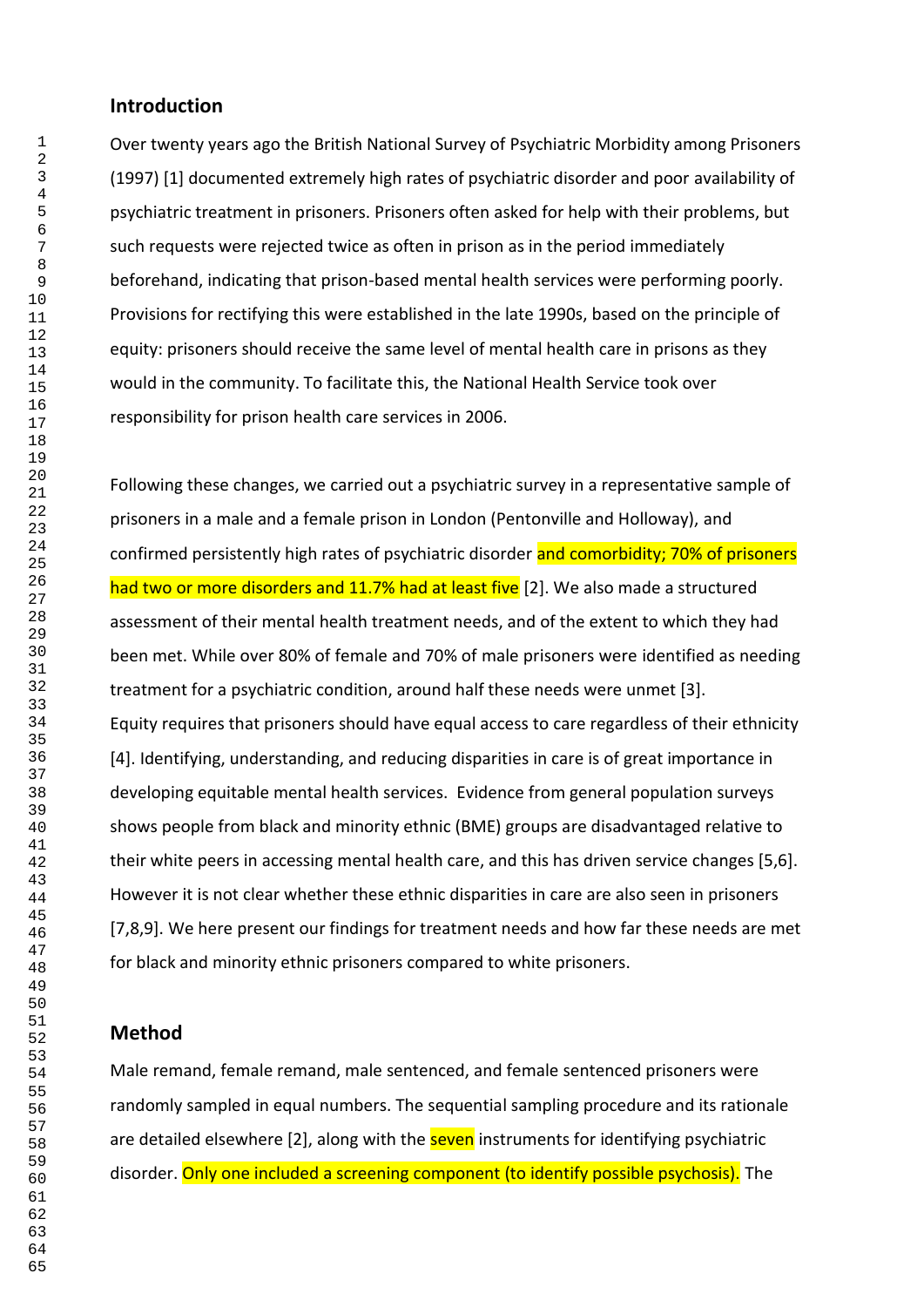methods used to assess how effectively the prison psychiatric services identified and met the needs for treatment of prisoners with psychiatric disorders, and to what extent prisoners were willing to accept such treatment are described in a second paper [3]. Treatments were considered in detail, and included pharmacotherapy and a range of psychological treatments. The Needs for Care Assessment was used to identify needs for the treatment of operationally defined *significant clinical problems*. It requires information about mental state and the course of disorder, as well as social functioning, social stresses, the treatments received, and the service users' attitudes towards them [10]. These requirements were met by a range of instruments [11-13]. The assessment includes the judgement of a panel of clinicians (including PB and NM) as to whether an identified need is met, unmet or unmeetable. The latter applies if appropriate treatment does not exist (distinct from there being inadequate resources to provide it) or if the individual declines treatment. The final sample comprised 368 participants (197 males, 171 females), of whom 360 completed the Needs for Care Assessment interview.

We had aimed to compare the pathways to care and the care received for people with identified treatment needs (at the individual and overall need levels) from different ethnic groups six and 12 months after their initial mental health needs assessment. This proved difficult. Although 104 male and 45 female prisoners were willing to be followed up, three months after consenting only 57 male and 18 female prisoners were either still in prison or otherwise contactable. Information was gathered in a single follow-up interview about the mental health interventions they had received, and corroborated with data from the prison's electronic record systems.

## **Results**

#### *Demographic and clinical characteristics of prisoners*

Of the initial participants, 44% were from a BME group (*males:* 46.7% White British, 33.0% Black, 5.6% Asian, 14.7% other BME group; *females:* 66.1% White British, 15.2% Black, 2.9% Asian, 15.8% other BME group). BME prisoners were more likely to have achieved standard school leaver (General Certificate of Secondary Education) or higher educational qualifications than White prisoners (63.2% vs 46.3%;  $X^2 = 9.7$ ,  $p = 0.002$ ), and to have been in work in the 12 months prior to coming into prison (55.2% vs 37.6%;  $X^2 = 10.7$ , p = 0.001). Compared to their White British counterparts, BME prisoners were less likely to have had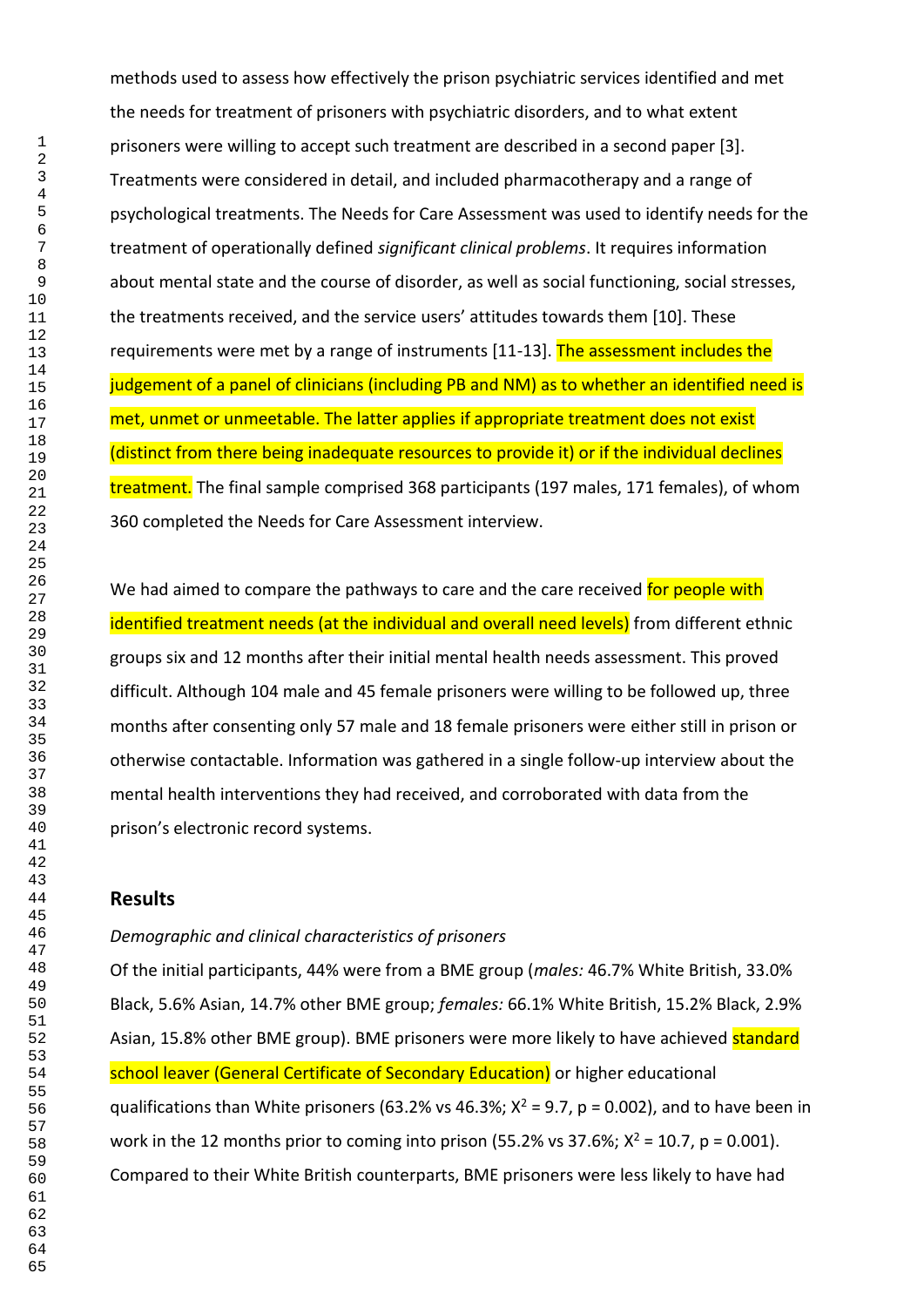contact with mental health services before their current sentence (19.6% vs. 29.8%;  $X^2 = 4.4$  $p = 0.04$ ).

Both prisoner groups had high rates of disorder. Of BME prisoners, slightly more (23/163, 14.1%) met criteria for psychosis than White prisoners (22/205, 10.7%), a statistically nonsignificant difference. In contrast, fewer BME prisoners than White prisoners met the criteria for phobia (3.7% vs. 16.6%), panic disorder (2.5% vs. 7.8%), PTSD (3.7% vs. 11.4%) and alcohol dependence (23.9% vs. 40.0%). These differences were statistically significant. Similar percentages of BME and White prisoners met criteria for depressive episode (22.7% vs. 22.0%), anxiety state (21.7% vs. 30.9%), personality disorder (31.9% vs. 36.1%) and drug dependency (59.6% vs. 55.1%).

#### *Needs for Care*

The extent of significant clinical problems identified in the Needs for Care Assessment are shown in Table 1. Similar percentages of BME and White prisoners had problems identified relating to psychosis, but BME prisoners were significantly less likely than White prisoners to have problems identified that were associated with depression, personality disorder or alcohol abuse at initial assessment.

Table 1 also presents the results of whether prisoners' needs for treatment were met, unmet or unmeetable. Although the Needs for Care Assessment identified a higher percentage of White prisoners as having treatment needs for depression, personality disorder and alcohol abuse than BME prisoners, there were no statistically significant differences between the two groups in whether these needs were met. However, in all categories, needs were more frequently met in White prisoners. Thus when all disorders were combined, the overall level of met need was statistically higher for White compared to BME prisoners (48.5% vs 38.2%; p<0.05). When needs were divided according to the *type* of treatment required, needs for medication were more frequently met in BME prisoners though the difference was non-significant. However, needs for psychological treatments were met significantly more often in White prisoners, after excluding treatments for alcohol or drug abuse (44.2% vs 26.5%; p<0.05).

Table 1 about here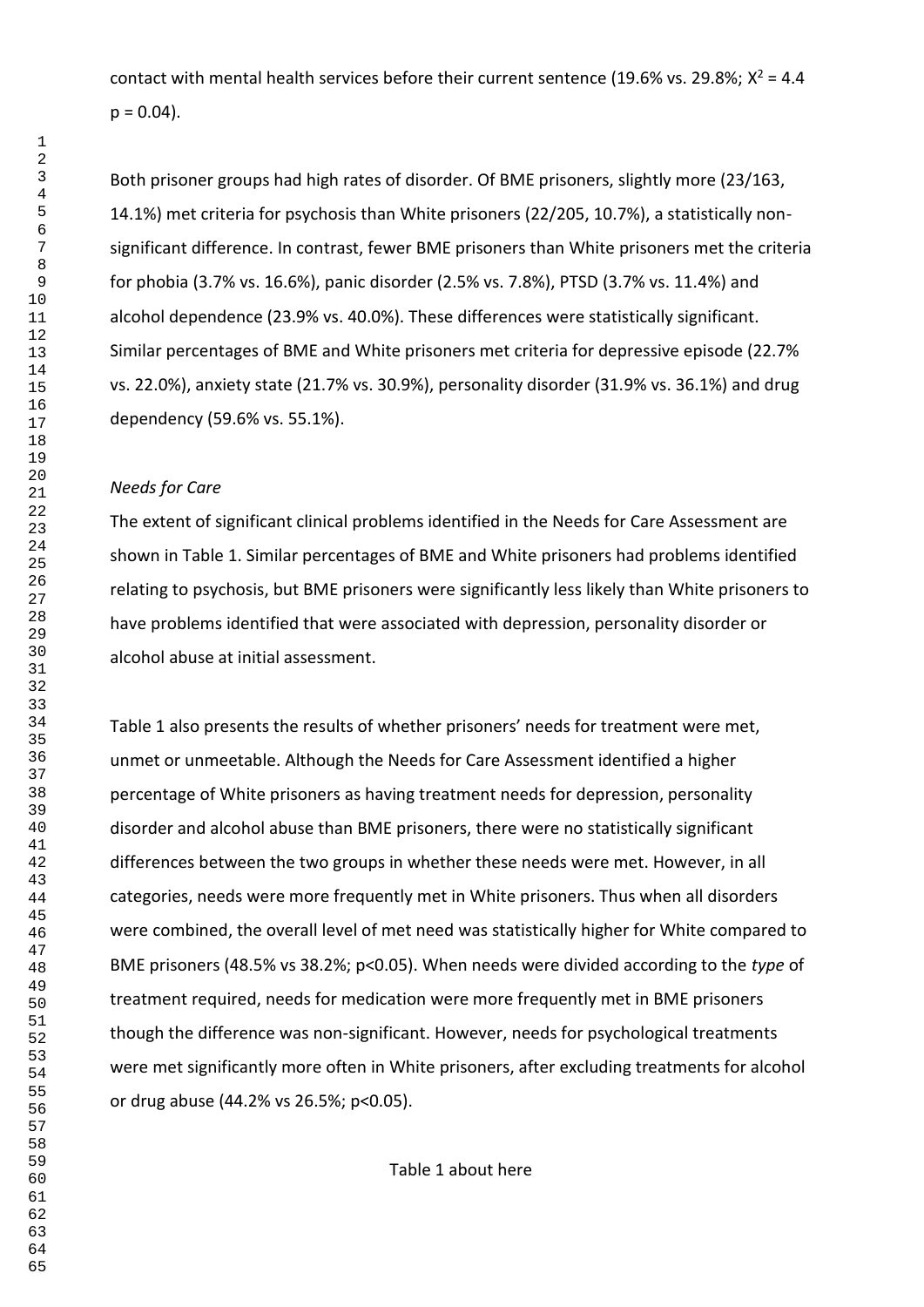The 59 prisoners who were followed-up three months after the *Assessing Needs* study for the *Pathways to Care* study had similar needs for treatment to the whole sample; 26 (44%) had depression or anxiety, 14 (24%) had a substance misuse problem, and six (10%) had psychosis. During these three months, the percentage of unmet needs fell from 22% (13/59) to 14% (8/59). BME prisoners in the follow-up group had slightly more unmet needs (20%) overall than White prisoners (17%).

## **Discussion and conclusions**

We found non-significantly higher levels of psychosis in BME prisoners than their White counterparts. However common mental disorders were less frequent. This tallies with similar results in community based studies [14,15].

Our main finding is that BME prisoners had significantly fewer of their mental health needs met at the point of initial assessment. Given our problems of follow-up, little weight can be placed on the apparent narrowing of this gap three months later. The fact that those followed up had similar needs to the whole sample suggests this was not because they had more severe problems (which were therefore more likely to be noticed and addressed) than those who had left prison and could not be followed-up.

BME prisoners had higher levels of education and were more likely to have been in work in the year before coming into prison, attributes that might be expected to augment access to care, contrary to our results. This unexpected finding might have arisen from higher levels of white-collar crime among the sampled BME prisoners but we did not have access to the details of participants' index offences that would allow us to explore this theory. However, it could equally arise from a lower general threshold for imprisoning members of BME groups, whereby the influence of other types of social disadvantage would be attenuated.

The reasons for greater unmet need in BME prisoners are unclear. Language difficulties in some cases might make it harder to identify mental illness. Cultural factors may inhibit some groups from seeking help for mental health issues. Perceived barriers between the majority culture and that of particular ethnic groups could be a contributing factor. These factors may also explain why BME prisoners more often received medication rather than psychological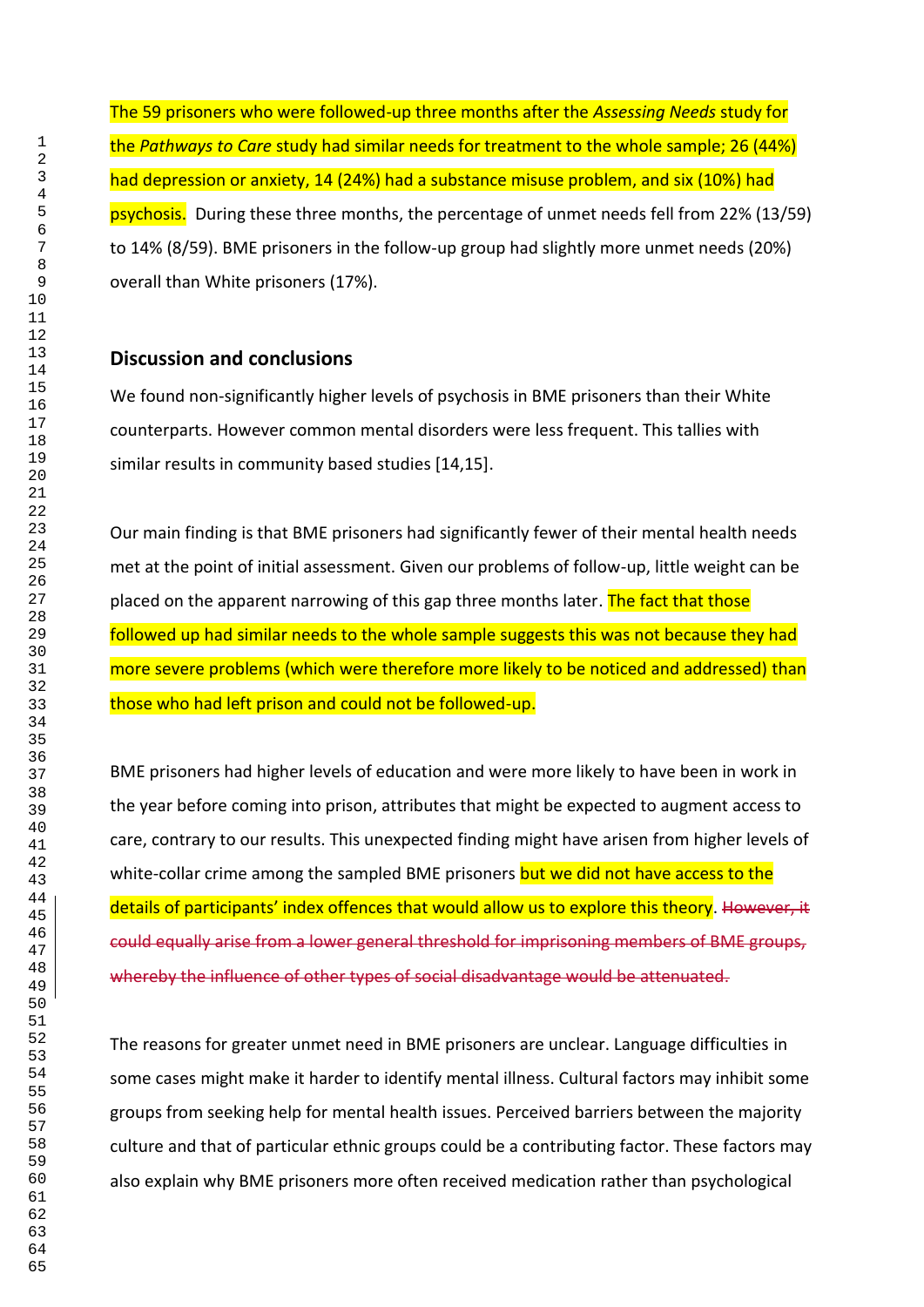treatments compared to the White counterparts. The induction process for admitting someone to prison, as set out in Prison Service Order 0550, does take account of the cultural and language barriers that BME prisoners may experience. However, staff should receive regular training on how to recognise possible mental health issues in BME prisoners, and how best to achieve close collaboration with prison mental health in-reach teams so that their needs are met.

#### **Conflict of interest statement**

On behalf of all authors, the corresponding author states that there is no conflict of interest.

## **Acknowledgements**

This study was funded by the National Forensic Mental Health R&D Programme (Ref. MRD 12/83).

#### **Compliance with ethical standards**

Ethical approval was obtained from the Thames Valley Research Ethics Committee (Ref. 05/MRE 12/52), in line with the 1964 Declaration of Helsinki and its later amendments.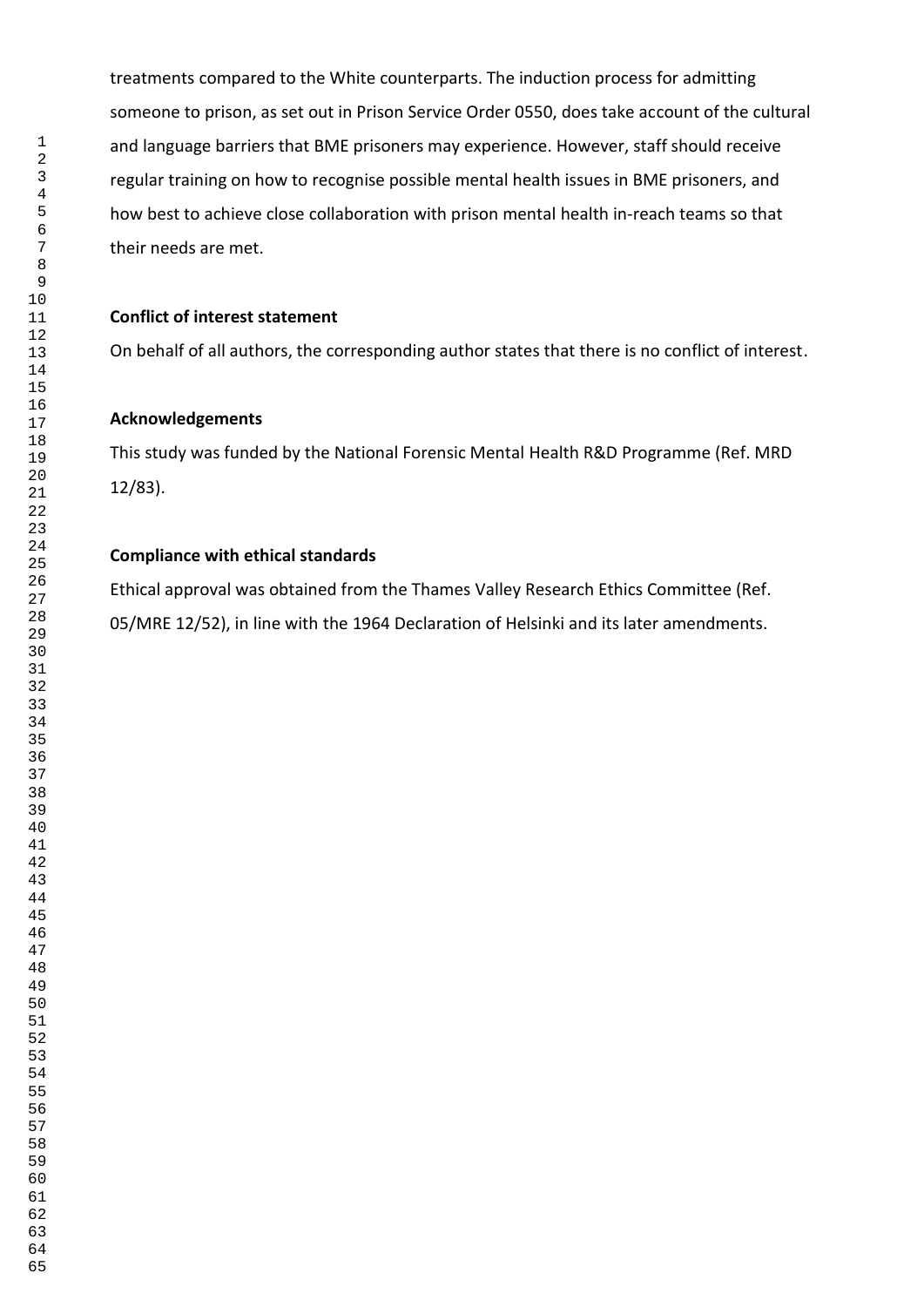| <b>Need status</b>                                                               | White<br>$N = 205$ |      | <b>BME</b><br>$N = 155$ |       | <b>TOTAL</b><br>$N = 360$ |      |
|----------------------------------------------------------------------------------|--------------------|------|-------------------------|-------|---------------------------|------|
|                                                                                  | N                  | $\%$ | N                       | %     | $\mathsf N$               | %    |
| <b>Psychosis total</b>                                                           | 17                 | 8.3  | 13                      | 8.3   | 30                        | 8.3  |
| Met                                                                              | 9                  | 52.9 | 6                       | 46.2  | 15                        | 50.0 |
| <b>Unmet</b>                                                                     | $\overline{7}$     | 41.2 | 5                       | 38.5  | 12                        | 40.0 |
| <b>Unmeetable</b>                                                                | $\mathbf{1}$       | 5.9  | $\overline{2}$          | 15.4  | $\overline{3}$            | 10.0 |
| Depression total**                                                               | 77                 | 37.6 | 36                      | 23.2  | 113                       | 31.4 |
| Met                                                                              | 30                 | 39.0 | 12                      | 33.3  | 42                        | 37.2 |
| <b>Unmet</b>                                                                     | 46                 | 59.7 | 19                      | 52.8  | 65                        | 57.5 |
| Unmeetable                                                                       | $\mathbf{1}$       | 1.3  | 5                       | 13.9  | 6                         | 5.3  |
| <b>Anxiety total</b>                                                             | 5                  | 2.4  | 6                       | 3.9   | 11                        | 3.1  |
| Met                                                                              | $\overline{2}$     | 40.0 | $\mathbf{1}$            | 16.7  | $\mathfrak{Z}$            | 27.3 |
| <b>Unmet</b>                                                                     | $\mathfrak{Z}$     | 60.0 | $\boldsymbol{4}$        | 66.7  | $\overline{7}$            | 63.6 |
| Unmeetable                                                                       | 0                  | 0.0  | $\mathbf{1}$            | 16.7  | $\it 1$                   | 9.1  |
| <b>Adjustment Disorder total</b>                                                 | 5                  | 3.0  | $\overline{\mathbf{z}}$ | 4.5   | 12                        | 3.3  |
| Met                                                                              | $\mathbf{1}% _{T}$ | 20.0 | $\mathbf{1}$            | 14.3  | $\overline{2}$            | 16.7 |
| <b>Unmet</b>                                                                     | $\overline{4}$     | 80.0 | 5                       | 71.4  | 9                         | 75.0 |
| <b>Unmeetable</b>                                                                | 0                  | 0.0  | $\mathbf{1}$            | 14.3  | $\it 1$                   | 8.3  |
| <b>PTSD total</b>                                                                | 14                 | 6.8  | 5                       | 3.2   | 19                        | 5.3  |
| Met                                                                              | $\overline{2}$     | 14.3 | 0                       | 0.0   | $\overline{2}$            | 10.5 |
| <b>Unmet</b>                                                                     | 12                 | 85.7 | 5                       | 100.0 | 17                        | 89.5 |
| Unmeetable                                                                       | 0                  | 0.0  | 0                       | 0.0   | 0                         | 0.0  |
| Personality Disorder total*                                                      | 25                 | 12.2 | 10                      | 6.5   | 35                        | 9.7  |
| Met                                                                              | 8                  | 32.0 | 3                       | 30.0  | 11                        | 31.4 |
| Unmet                                                                            | 16                 | 64.0 | 6                       | 60.0  | 22                        | 62.9 |
| Unmeetable                                                                       | $\mathbf{1}% _{T}$ | 4.0  | $\mathbf{1}$            | 10.0  | $\overline{2}$            | 5.7  |
| Alcohol abuse total**                                                            | 81                 | 39.5 | 42                      | 27.1  | 123                       | 34.2 |
| Met                                                                              | 42                 | 51.9 | 16                      | 38.1  | 58                        | 47.2 |
| <b>Unmet</b>                                                                     | 27                 | 33.3 | 20                      | 47.6  | 47                        | 38.2 |
| <b>Unmeetable</b>                                                                | 12                 | 14.8 | 6                       | 14.3  | 18                        | 14.6 |
| Substance abuse total                                                            | 81                 | 39.5 | 59                      | 38.1  | 140                       | 38.9 |
| Met                                                                              | 54                 | 66.7 | 29                      | 49.2  | 83                        | 59.3 |
| <b>Unmet</b>                                                                     | 19                 | 23.5 | 21                      | 35.6  | 40                        | 28.6 |
| <b>Unmeetable</b>                                                                | 8                  | 9.9  | 9                       | 15.3  | 17                        | 12.1 |
| Success in meeting specific treatment needs<br>identified at initial recruitment |                    |      |                         |       |                           |      |
| <b>All treatments</b>                                                            | 305                |      | 178                     |       | 483                       |      |
| Met *                                                                            | 148                | 48.5 | 68                      | 38.2  | 216                       | 44.7 |
| <b>Unmet</b>                                                                     | 134                | 43.9 | 85                      | 47.8  | 219                       | 45.3 |
| Unmeetable                                                                       | 23                 | 7.5  | 25                      | 14.0  | 48                        | 9.9  |
| <b>Medication</b>                                                                | 62                 |      | 40                      |       | 102                       |      |
| Met                                                                              | 35                 | 56.5 | 25                      | 62.5  | 60                        | 58.8 |
| <b>Unmet</b>                                                                     | 23                 | 37.1 | 10                      | 25.0  | 33                        | 32.4 |

## **Table 1 Overall need status for treatment of different disorders**

65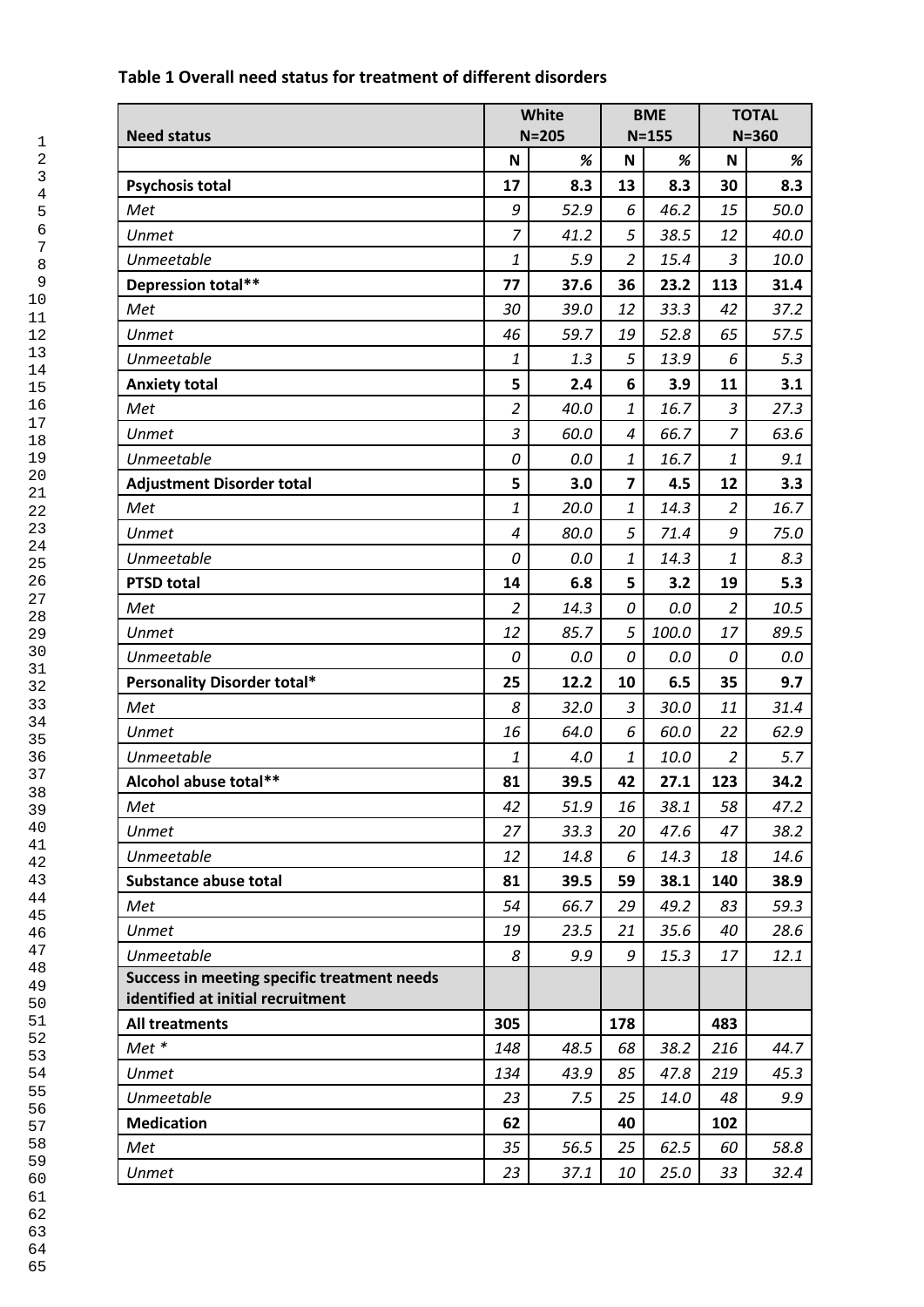| 4   | 6.5  | ت  | 12.5 | 9   | 8.8  |
|-----|------|----|------|-----|------|
| 221 |      | 93 |      | 314 |      |
| 115 | 52.0 | 39 | 41.9 | 154 | 49.0 |
| 82  | 37.1 | 36 | 38.7 | 118 | 37.6 |
| 24  | 10.9 | 18 | 19.4 | 42  | 13.4 |
|     |      |    |      |     |      |

White Br vs BME: \* p<0.05; \*\* p < 0.01